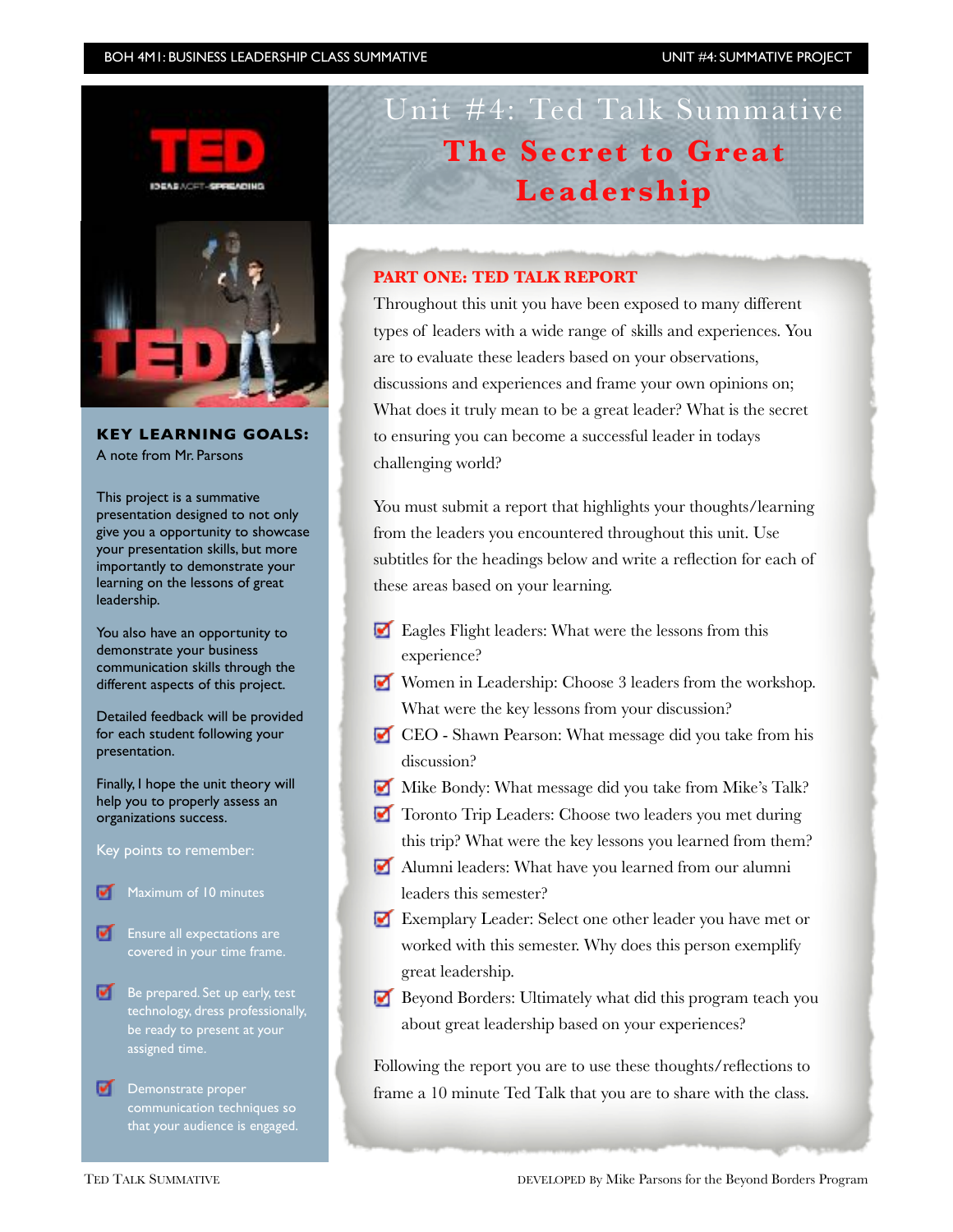#### **PART TWO: TED TALK PRESENTATION**

You are now asked to use your report to help you develop a TED TALK on the secret to great leadership. What advice will you give to other based on your experiences to ensure that they are to become great leaders? Use evidence from the experience/leaders you have met to support your position.

To keep you TED TALK more engaging you are asked to incorporate multimedia components to support your talk. Speak to Mr. Parsons for clarification on any of the summative project details.

Ensure to be professional, well organized and dressed up for your presentation. Demonstrating appropriate presentation techniques will support your Talk and ensure that your lessons are well supportive and engaging for the audience.

#### **Part B: Presentation Format**

You presentation must incorporate multimedia (such as Powerpoint) to present your research and analysis. The presentation should be a maximum of 10 minutes. You are responsible to ensure that technology is working and you are prepared to present at your assigned time. Proper presentation guidelines (discussed previously) should be followed.

#### **Specific Presentation Expectations:**

• Demonstrate appropriate presentation techniques for both groups and individuals.

- Use proper business vocabulary in oral and written communication.
- Apply an understanding of human behaviour to explain how individuals and groups function in the workplace.

• Analyse the elements that shape human personality (e.g., cultural, social, and family influences) and their impact on human behaviour.

• Analyse the characteristics of effective leaders (e.g., integrity, drive, vision, commitment to equity and diversity in the workplace).

• Demonstrate the ability to use time-management techniques.

• Analyse the factors that contribute to the success or failure of a team (e.g., shared norms, cohesiveness, cultural expectations, social loafing)

• Explain the relationship between job satis- faction and an individual's personality, attitudes, and perceptions;

• Explain the relationship between a person's attitude (e.g., commitment to job, personal biases ) and her or his behaviour in the workplace (e.g., quality of performance, absenteeism; engaging in practices that reflect racist, sexist, or homophobic attitudes);

- Evaluate the use of personality traits assessment instruments in the workplace.
- Compare different leadership styles (e.g., democratic, autocratic, laissez-faire, collaborative) and describe how these styles are exemplified by a variety of business leaders.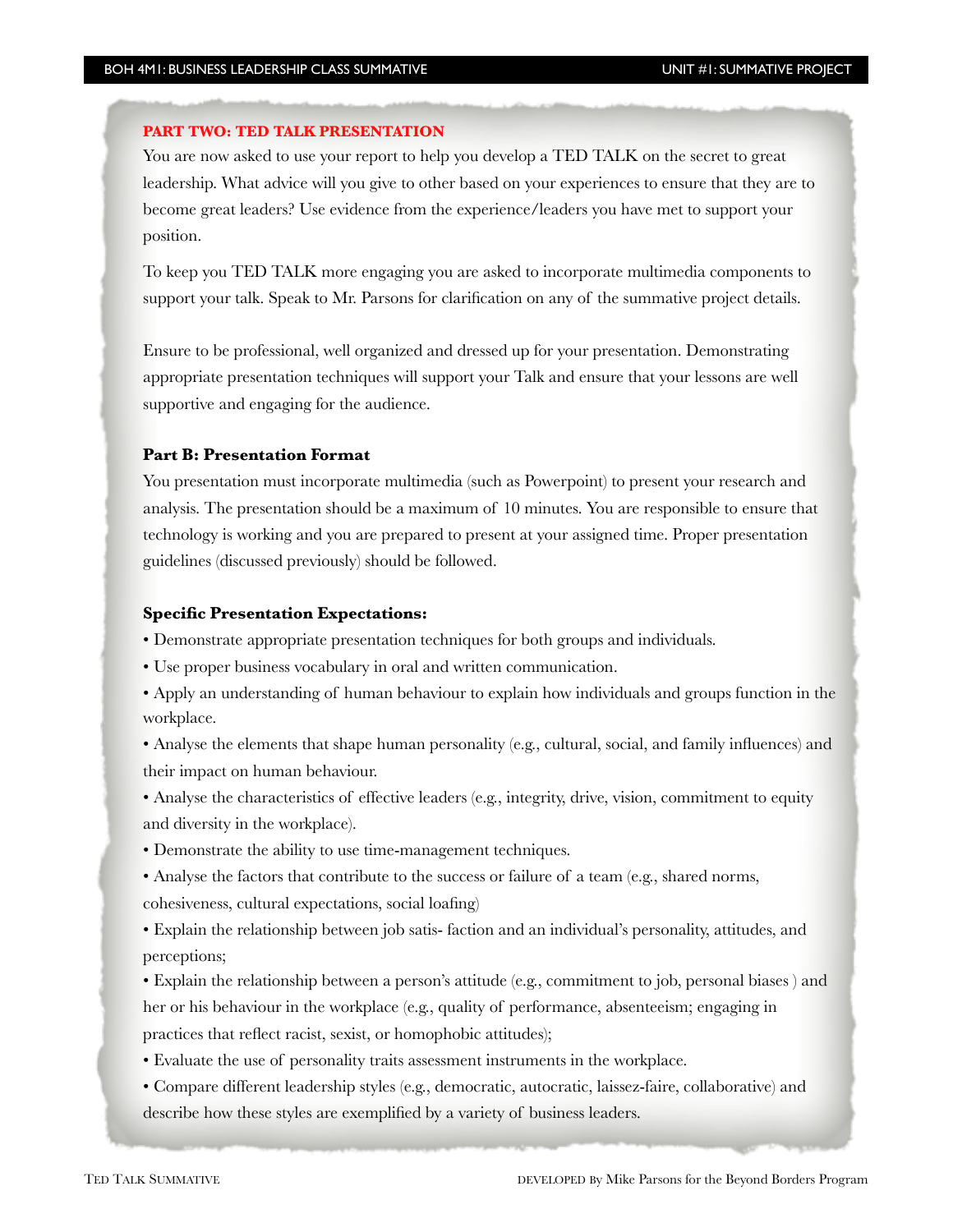#### **Summative Rubric:**

**Part A: Theory to Practice - Individual Mark Category - Application**  *Category - Application Category - Application Meight: /20 Marks**/20 Marks**/ 20 Marks**/ 20 Marks**/ 20 Marks**/ 20 Marks**/ 20 Marks**/ 20 Marks**/ 20 Marks**/ 20 Marks**/ 20* 

#### **Project Expectations:**

- **Do you draw connections between your experiences and great leadership?**
- **Have you made connections with all assignment criteria guidelines?**
- **Do you suggestions demonstrate strong recommendations to great leadership?**

Level 1: Transfer concepts, skills procedures to new contexts with limited effectiveness. Level 2: Transfer concepts, skills procedures to new contexts with some effectiveness. Level 3: Transfers concepts, skills procedures to new contexts with considerable effectiveness. Level 4: Transfers concepts, skills procedures to new contexts with a high degree of effectiveness.

## **Part B: Ted Talk** Category - Communication *Category - Communication Category - Communication*

#### **Project Expectations:**

- Did you communicate information and ideas through writing and visual and oral presentations?
- Did you demonstrate effective use of Multimedia Presentation Software?
- Did you demonstrate appropriate presentation techniques (relevant to business environments)?
- Did you make strong connections between experiences/guidelines and great leadership?

**Level 1:** Communicates information and ideas with limited clarity; Uses language, symbols and visuals with limited accuracy and effectiveness; Communicates with a limited sense of audience and purpose.

Level 2: Communicates information and ideas with some clarity; Uses language, symbols and visuals with some accuracy and effectiveness; Communicates with some sense of audience and purpose.

Level 3: Communicates information and ideas with considerable clarity; Uses language, symbols and visuals with considerable accuracy and effectiveness; Communicates with a clear sense of audience and purpose.

Level 4: Communicates information and ideas with a high degree of clarity; Uses language, symbols and visuals with a high degree of accuracy and effectiveness; Communicates with a strong sense of audience and purpose.